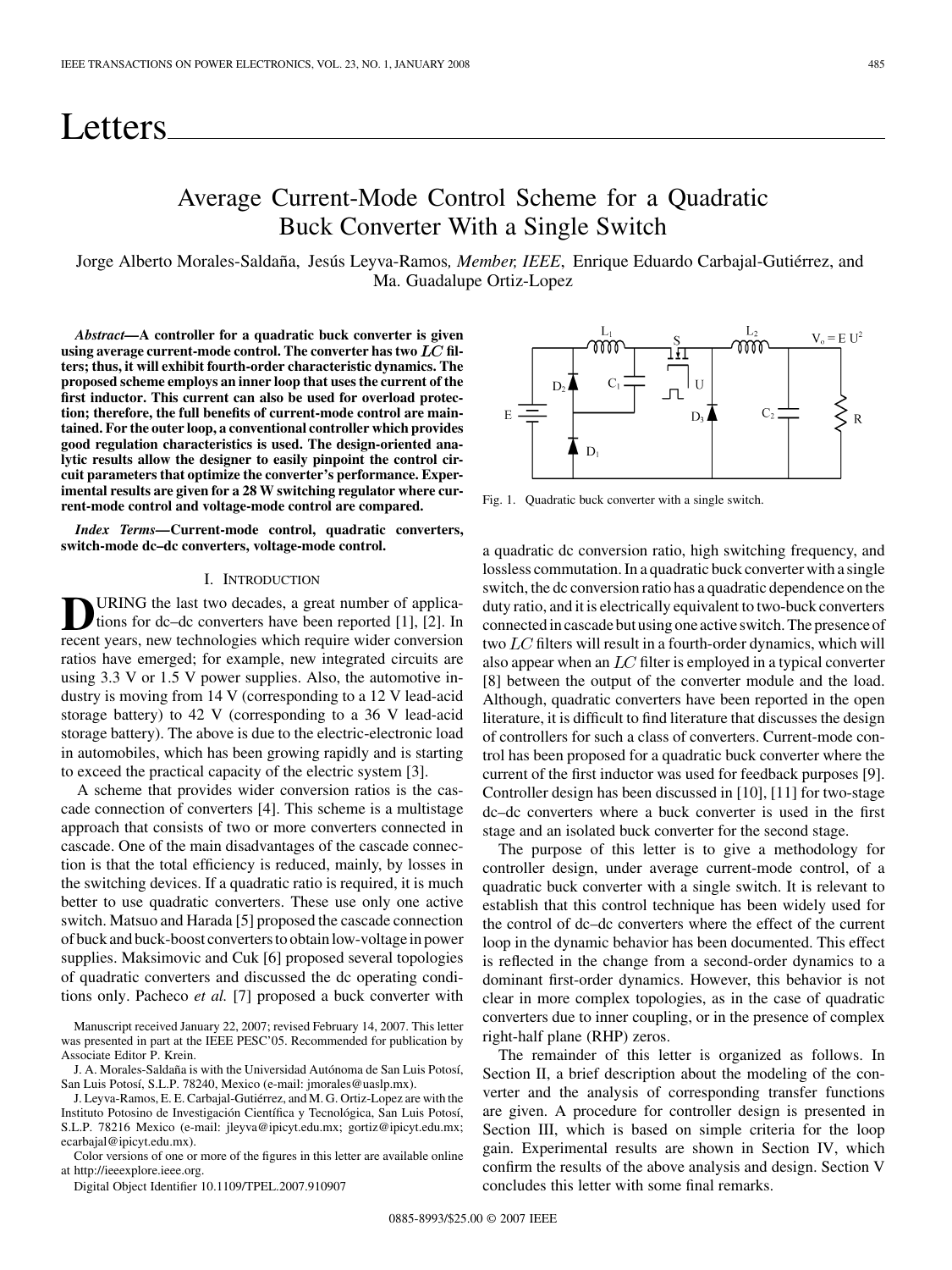#### II. MODELING OF THE CONVERTER

The scheme of the quadratic buck converter with a single switch is given in Fig. 1. This circuit contains two  $LC$  filters, one active switch and three passive switches. The main advantage of this converter is the use of one MOSFET control circuit, in comparison with a conventional cascade converter, which requires two control circuits. In this converter, the dc voltage gain is a quadratic function of the nominal duty ratio U, i.e.,  $V_o = U^2 E$ .

The nominal steady-state operation point of the converter can be easily derived resulting in the following expressions:  $V_{C1} =$  $UE, V_{C2} = U^2E, I_{L1} = U^3E/R$  and  $I_{L2} = U^2E/R$  where the output voltage  $V_0$  corresponds to  $V_{C2}$ . Here and what follows  $(\sim)$  will be used to denote perturbations from equilibrium, with capital letters for values in the equilibrium.

Averaging techniques have been proposed in [12] to obtain nonlinear and linear models for this class of converters. The corresponding linear model is given by

$$
\begin{bmatrix} \dot{\tilde{i}}_{L1} \\ \dot{\tilde{i}}_{L2} \\ \dot{\tilde{i}}_{C1} \\ \dot{\tilde{i}}_{C2} \end{bmatrix} = \begin{bmatrix} 0 & 0 & -\frac{1}{L_1} & 0 \\ 0 & 0 & \frac{U}{L_2} & -\frac{1}{L_2} \\ \frac{1}{C_1} & -\frac{U}{C_1} & 0 & 0 \\ 0 & \frac{1}{C_2} & 0 & -\frac{1}{RC_2} \end{bmatrix}
$$

$$
\times \begin{bmatrix} \dot{\tilde{i}}_{L1} \\ \dot{\tilde{i}}_{L2} \\ \dot{\tilde{i}}_{L2} \\ \dot{\tilde{i}}_{C2} \end{bmatrix} + \begin{bmatrix} \frac{E}{L_1} \\ \frac{UE}{C_1} \\ -\frac{U^2 E}{RC_1} \\ 0 \end{bmatrix} \tilde{u}(t) \quad (1)
$$

where  $\tilde{u}(t)$  is the duty ratio. The process of linearization describes the converter behavior to small perturbations around an operating point.

Now by applying the Laplace transform to the small-signal model given in (1), and after some algebraic manipulations, the corresponding transfer functions  $G_1$  (s) (first inductor currentto-duty ratio),  $G_2$  (s) (second inductor current-to-duty ratio) and  $G_3$  (s) (output voltage-to-duty ratio) are obtained as follows:

$$
G_1(s) = \frac{\tilde{i}_{L1}(s)}{\tilde{u}(s)} = \frac{V_o}{U^2 L_1} \times \frac{s^3 + b_2 s^2 + b_1 s + b_o}{s^4 + a_3 s^3 + a_2 s^2 + a_1 s + a_o}
$$
\n(2)

$$
G_2(s) = \frac{i_{L2}(s)}{\tilde{u}(s)} = \frac{V_o}{UL_2} \times \frac{s^3 + c_2 s^2 + c_1 s + c_o}{s^4 + a^3 s^3 + a_2 s^2 + a_1 s + a_o}
$$
(3)

$$
G_3(s) = \frac{\tilde{v}_o(s)}{\tilde{u}(s)} = \frac{V_o}{UC_2L_2} \times \frac{s^2 + d_1s + d_o}{s^4 + a^3s^3 + a_2s^2 + a_1s + a_o}
$$

where  
\n
$$
a_3 = \frac{1}{RC_2}; \quad a_2 = \frac{U^2}{C_1L_2} + \frac{1}{L_2C_2} + \frac{1}{L_1C_1}
$$
\n
$$
a_1 = \frac{U^2}{RC_1L_2C_2} + \frac{1}{RL_1C_1C_2} \quad ; \quad a_0 = \frac{1}{L_1C_1L_2C_2}
$$
\n
$$
b_2 = \frac{U^2}{RC_1} + \frac{1}{RC_2}
$$
\n
$$
b_1 = \frac{2U^2}{C_1L_2} + \frac{1}{L_2C_2} + \frac{U^2}{R^2C_1C_2}
$$
\n
$$
b_0 = \frac{3U^2}{RC_1L_2C_2} \quad ; \quad c_2 = \frac{1}{RC_2} - \frac{U^2}{RC_1}
$$
\n
$$
c_1 = \frac{2}{L_1C_1} - \frac{U^2}{R^2C_1C_2} \quad ; \quad c_0 = \frac{2}{RL_1C_1C_2}
$$
\n
$$
d_1 = -\frac{U^2}{RC_1} \quad ; \quad d_0 = \frac{2}{L_1C_1}.
$$
\n(5)

The Routh-Hurwitz method is now used to study the stability of the above transfer functions. It is easy to show that these transfer functions are stable for all possible circuit values. The zeros of  $G_1(s)$  will be located in the left-half plane (LHP) for all possible circuit values; therefore, this transfer function is minimum phase. The zeros of the transfer function  $G_2(s)$  will be located at

$$
s_1 = -\frac{1}{RC_2} \quad \text{and} \quad s_{2,3} = \frac{U^2}{2RC_1} \pm \sqrt{\frac{U^4 L_1^2 - 8L_1 C_1 R^2}{2RL_1 C_1}}
$$

therefore,  $G_2(s)$  is a nonminimum phase transfer function, as there are RHP zeros. For typical circuit values the RHP zeros will be complex.

For  $G_3(s)$ , the numerator has a negative coefficient in the presence of two positive coefficients; therefore, there are two zeros in the RHP; thus  $G_3(s)$  is also a nonminimum phase transfer function. The corresponding zeros of  $G_3(s)$  are located at

$$
s_{z1,2}=\sigma\pm\mathrm{j}\omega\quad\sigma=\frac{U^2}{2C_1R}\quad\omega=\sqrt{\frac{2}{L_1C_1}-\sigma^2}.
$$

These complex zeros are located on a circle of radius  $\sqrt{2}/L_1C_1$  and the corresponding real parts depend on the load. For large loads, i.e., small values of  $R$ , the zeros move further to the right making the quadratic buck converter more difficult to control. The transfer functions between second inductor current-to-duty ratio and output voltage-to-duty ratio are nonminimum phase due to turn on-off of the active switch that causes an extra delay in the signals of the circuit, as is described by Krein in [1]. The characteristic dynamics for a typical buck converter and a quadratic buck converter are very different. The former has two complex poles and no zeros; therefore, a compensator can be easily designed. However, for the quadratic buck converter, the compensator design is much different as the output voltage-to-duty ratio transfer function has two pairs of complex poles and a pair of complex RHP zeros.

#### III. PROCEDURE FOR CONTROLLER DESIGN

The two general approaches for control are: a) voltage-mode, and (b) current-mode. Current-mode control of switching power converters has many advantages over voltage-mode control: (a) a faster transient response, (b) easier-to-design control loop, and (c) over-current protection within one switching cycle.

For voltage-mode control, the output voltage is needed for feedback; however, the transfer function from the output voltage-to-duty ratio has a pair of RHP zeros. Stability and good closed-loop performance are very difficult to achieve with a single-loop control since the crossover frequency of the open loop gain is severely restricted by the RHP zeros. Average current-mode control is implemented by sensing an inductor current. This current is used later for feedback purposes together with the output voltage (see Fig. 2). If the second inductor current is used, the corresponding transfer function is nonminimum phase and the compensator will be difficult to design. Thus, by feeding back the first inductor current, the corresponding transfer function is minimum phase with nice properties for current-mode control. The corresponding block